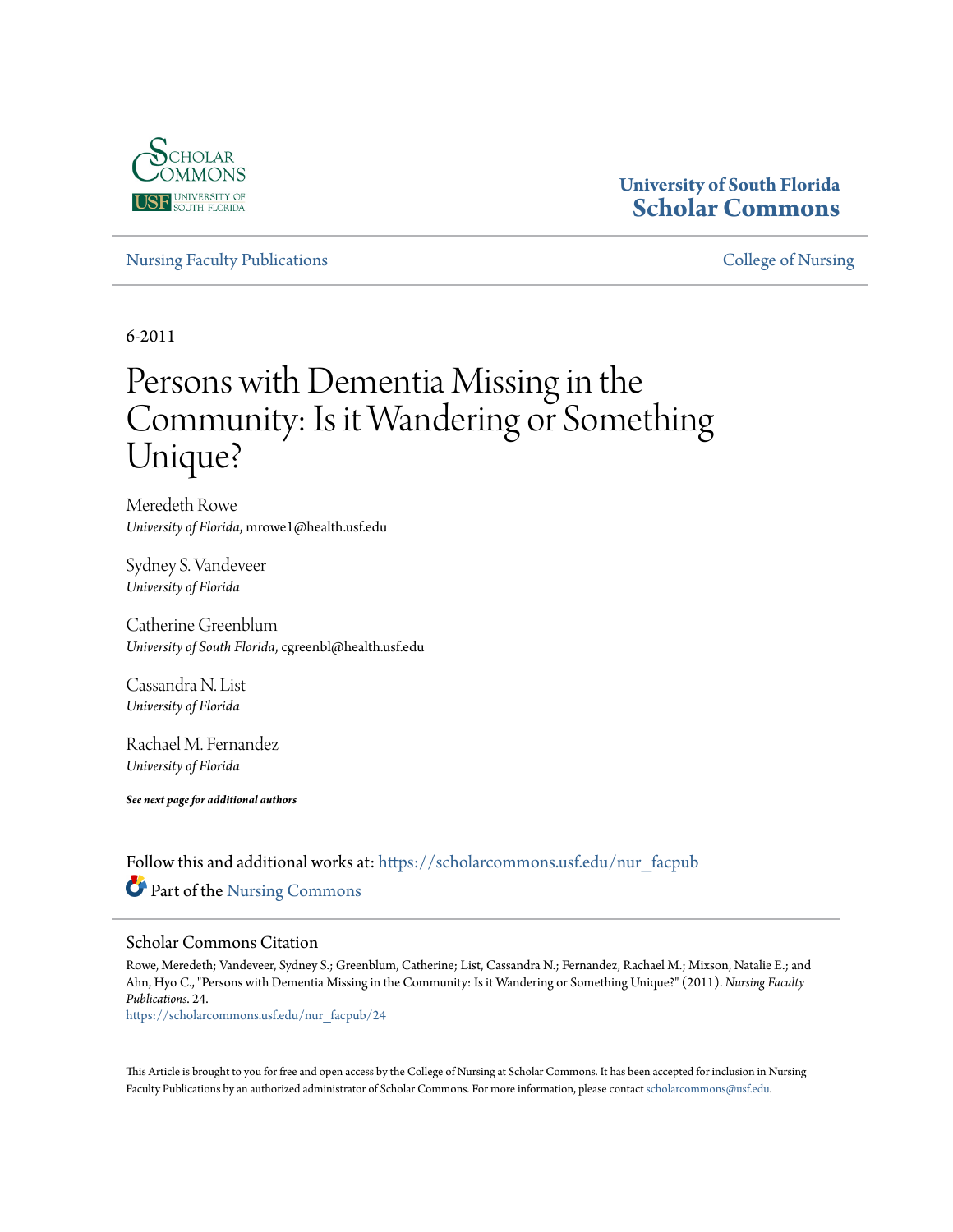# **Authors**

Meredeth Rowe, Sydney S. Vandeveer, Catherine Greenblum, Cassandra N. List, Rachael M. Fernandez, Natalie E. Mixson, and Hyo C. Ahn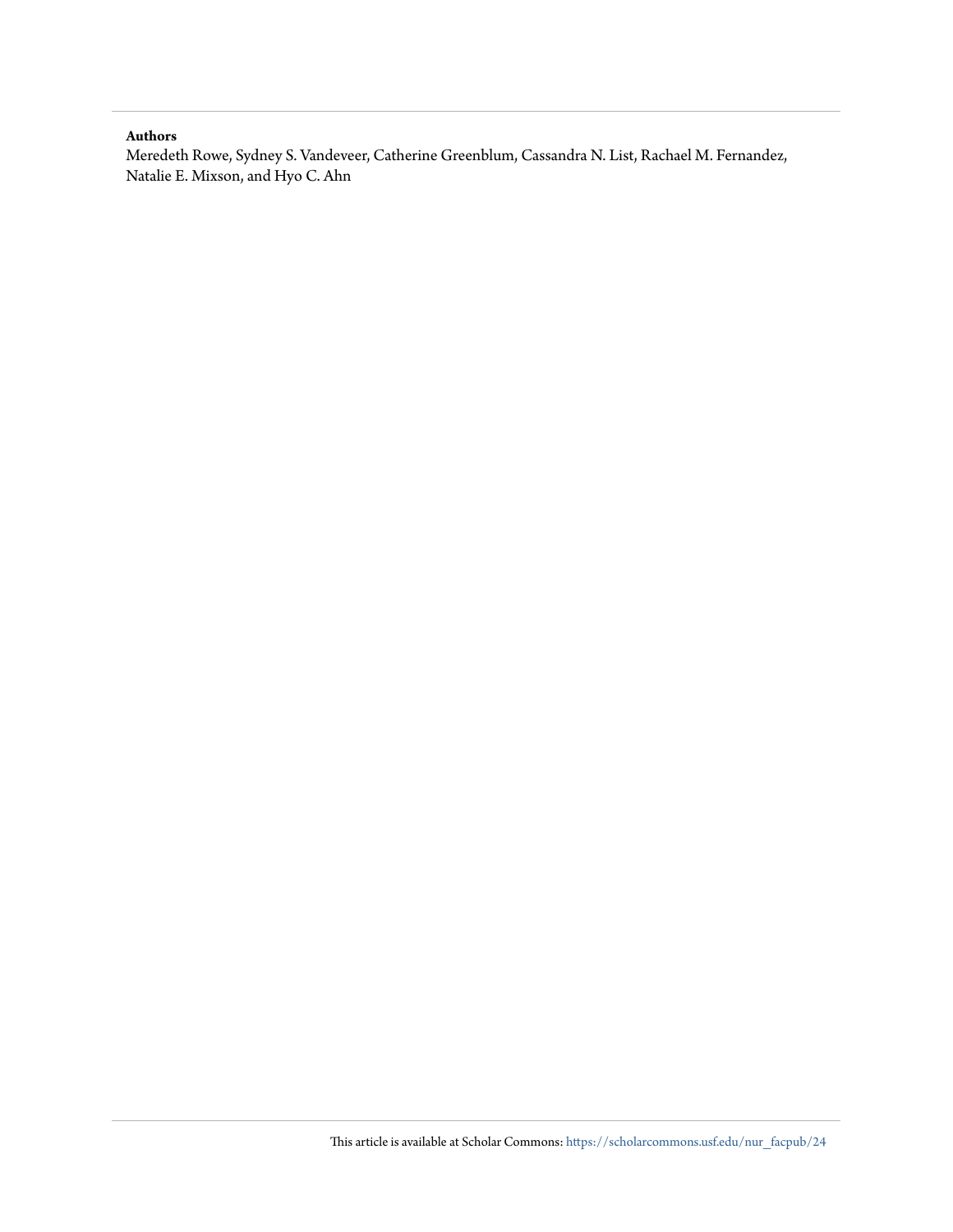# **RESEARCH ARTICLE Example 2018 12:00 THE Open Access**



# Persons with dementia missing in the community: Is it wandering or something unique?

Meredeth A Rowe<sup>1,2\*†</sup>, Sydney S Vandeveer<sup>1†</sup>, Catherine A Greenblum<sup>3†</sup>, Cassandra N List<sup>1†</sup> , Rachael M Fernandez<sup>1†</sup>, Natalie E Mixson<sup>1†</sup> and Hyo C Ahn<sup>1</sup>

# Abstract

**Background:** At some point in the disease process many persons with dementia (PWD) will have a missing incident and be unable to safely return to their care setting. In previous research studies, researchers have begun to question whether this phenomenon should continue to be called wandering since the antecedents and characteristics of a missing incident are dissimilar to accepted definitions of wandering in dementia. The purpose of this study was to confirm previous findings regarding the antecedents and characteristics of missing incidents, understand the differences between those found dead and alive, and compare the characteristics of a missing incident to that of wandering.

Methods: A retrospective design was used to analyse 325 newspaper reports of PWD missing in the community.

Results: The primary antecedent to a missing incident, particularly in community-dwelling PWD, was becoming lost while conducting a normal and permitted activity alone in the community. The other common antecedent was a lapse in supervision with the expectation that the PWD would remain in a safe location but did not. Deaths most commonly occurred in unpopulated areas due to exposure and drowning. Those who died were found closer to the place last seen and took longer to find, but there were no significant differences in gender or age. The key characteristics of a missing incident were: unpredictable, non-repetitive, temporally appropriate but spatially-disordered, and while using multiple means of movement (walking, car, public transportation). Missing incidents occurred without the discernible pattern present in wandering such as lapping or pacing, repetitive and temporally-disordered.

**Conclusions:** This research supports the mounting evidence that the concept of wandering, in its formal sense, and missing incidents are two distinct concepts. It will be important to further develop the concept of missing incidents by identifying the differences and similarities from wandering. This will allow a more targeted assessment and intervention strategy for each problem.

# Background

One of the most challenging issues related to the care of persons with dementia is the occurrence of leaving the caregiving environment without supervision. The term wandering is frequently used in the literature as a broad term encompassing a diverse set of behaviors including aimless locomotion with a repetitive pattern such as

† Contributed equally <sup>1</sup>



As the population ages and the prevalence of illnesses causing dementia increases, communities will increasingly have to manage the problem of PWD missing in the community. Unable to find their way home or to a



© 2011 Rowe et al; licensee BioMed Central Ltd. This is an Open Access article distributed under the terms of the Creative Commons Attribution License [\(http://creativecommons.org/licenses/by/2.0](http://creativecommons.org/licenses/by/2.0)), which permits unrestricted use, distribution, and reproduction in any medium, provided the original work is properly cited.

<sup>\*</sup> Correspondence: [mrowe@ufl.edu](mailto:mrowe@ufl.edu)

<sup>&</sup>lt;sup>1</sup>College of Nursing, University of Florida, Gainesville, FL, USA Full list of author information is available at the end of the article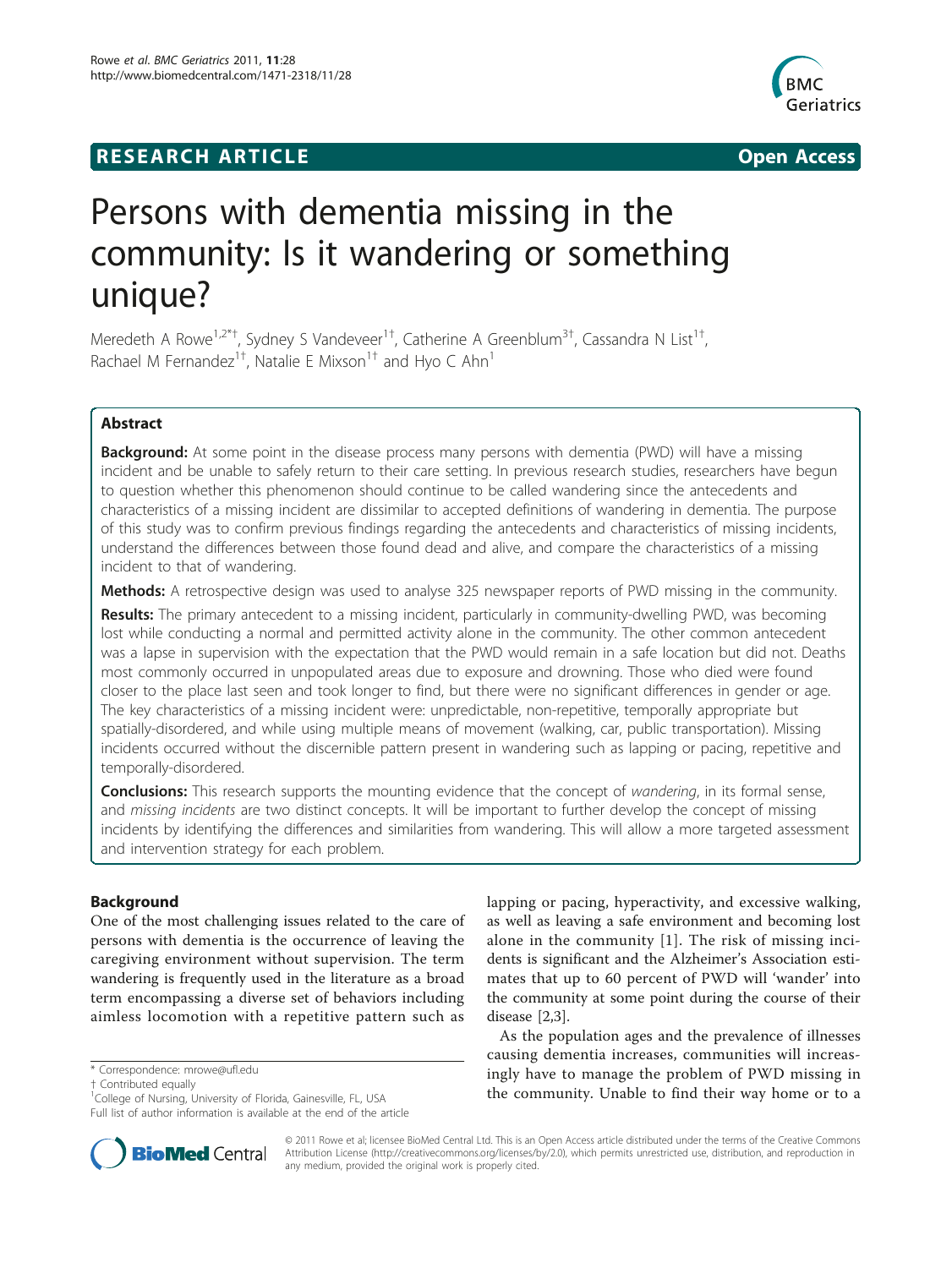safe location, these individuals are then dependent upon a good Samaritan to identify their predicament and intervene, or to be found by law enforcement personnel searching for them. While most of these individuals will be found alive and unharmed, some of them will die from exposure, drown, or suffer injuries or fatalities after being involved in a car accident as either a driver or a pedestrian.

Communities have begun to respond with limited efforts to find lost PWD who left by car by enacting programs such as those that use community alerts to notify citizens of a missing individual (i.e., Silver Alert programs in the United States or A Child is Missing in Canada)[[1\]](#page-8-0). It is crucial to augment these beginning efforts and enact programs that support all missing PWD with evidence-based strategies that promote a rapid discovery of the missing individual. Alzheimer's Association's literature indicates that up to half of lost PWDs who are not found within 24 hours suffer serious injury or death [[2](#page-9-0)]. Community alert programs may reduce the time it takes to find a missing PWD and the serious consequences that occur as a result of exposure. Furthermore, evidence-based preventive strategies may also reduce the negative outcomes of a missing incident such as higher rates of institutional placement that are correlated with caregiver stress due to missing incidents [[2\]](#page-9-0).

The purpose of this study was to advance the early findings from previous research regarding antecedents of PWD missing in the community and characteristics of how missing PWD are found, and to compare in a single study the differences between PWD who were found alive and those who were found dead. Finally, we will examine the conceptual differences between the definition of wandering [[3](#page-9-0)] and the characteristics of missing incidents.

The previous research in this area consists of studies that focus specifically on PWD lost in the community [[2,4](#page-9-0)-[8\]](#page-9-0) as well as studies that focus specifically on wandering in formal care settings but include some information on exits or elopements [[9](#page-9-0)-[11\]](#page-9-0). In the review of this research, four factors were found to be characteristic of incidents in which a person with dementia who was missing.

First, while missing incidents are commonly called "wandering", PWD seem to go missing during usual activities, such as going for a routine walk or drive or being out in the community with the caregiver [[12,13](#page-9-0)]. PWD also went missing when they were left alone in a familiar location temporarily during a usual activity, such as when left watching television while the caregiver was elsewhere in the home or when allowed to rest in a store or a parked car while the caregiver shopped. Occasionally, exits were directly related to the desire to go to a different location [[14\]](#page-9-0). Other PWD went missing when they were intentionally left alone, either at home or while sleeping at night [[5\]](#page-9-0).

The second factor to emerge was the unpredictability and unexpectedness of the missing incident. In a prospective study, there were few predictors of which PWD would leave the home unattended and require an escort to return [[2](#page-9-0)]. The fact that these incidents seemed to occur when the caregiver permitted an activity or knowingly left the PWD alone indicates that the incident was expected to end uneventfully and helps illuminate the unpredictable timing of the event [[13](#page-9-0)]. Furthermore, while some individuals went missing on multiple occasions, the majority had a singular event. It is possible that subsequent missing incidents were prevented due to changes instituted after the initial event. Caregivers report fairly minor changes in routine after a missing incident however, such as informing neighbors and ensuring that the PWD had an identification bracelet, strategies unlikely to prevent a future incident [\[14\]](#page-9-0).

Third, the missing incident always occurred in the absence of supervision, sometimes a lapse of just a few minutes. In general, lapses of supervision appear to have been planned by the caregiver and based on a previously successful outcome in that same type of situation.

Fourth, there were notable differences in circumstances between individuals who were found alive and those found dead. In studies that focused primarily on those found dead, the large majority were found in locations that were secluded and away from other people [[4,7](#page-9-0)]. For instance, many of those who died while missing were found in woods and other natural areas such as ditches, fields, or abandoned structures. Those who died had often made additional attempts to seclude themselves or did not respond to (or hid from) searchers who were very close to them. This presents a significant contrast to those found alive, who were generally found in populated areas such as neighborhoods, streets, sidewalks, or businesses [[13\]](#page-9-0).

The evidence is beginning to accumulate that a missing incident and the phenomenon of wandering may be conceptually different. A team of researchers proposed the definition of wandering in 2007 as:

a syndrome of dementia-related locomotion behavior having a frequent, repetitive, temporally-disordered, and/or spatially-disordered nature that is manifested in lapping, random, and/or pacing patterns some of which are associated with eloping, eloping attempts, or getting lost unless accompanied" [\[3](#page-9-0)]p. 696.

There is no empiric evidence that wandering is directly associated with exiting or eloping. Although the overall body of research on wandering is both recent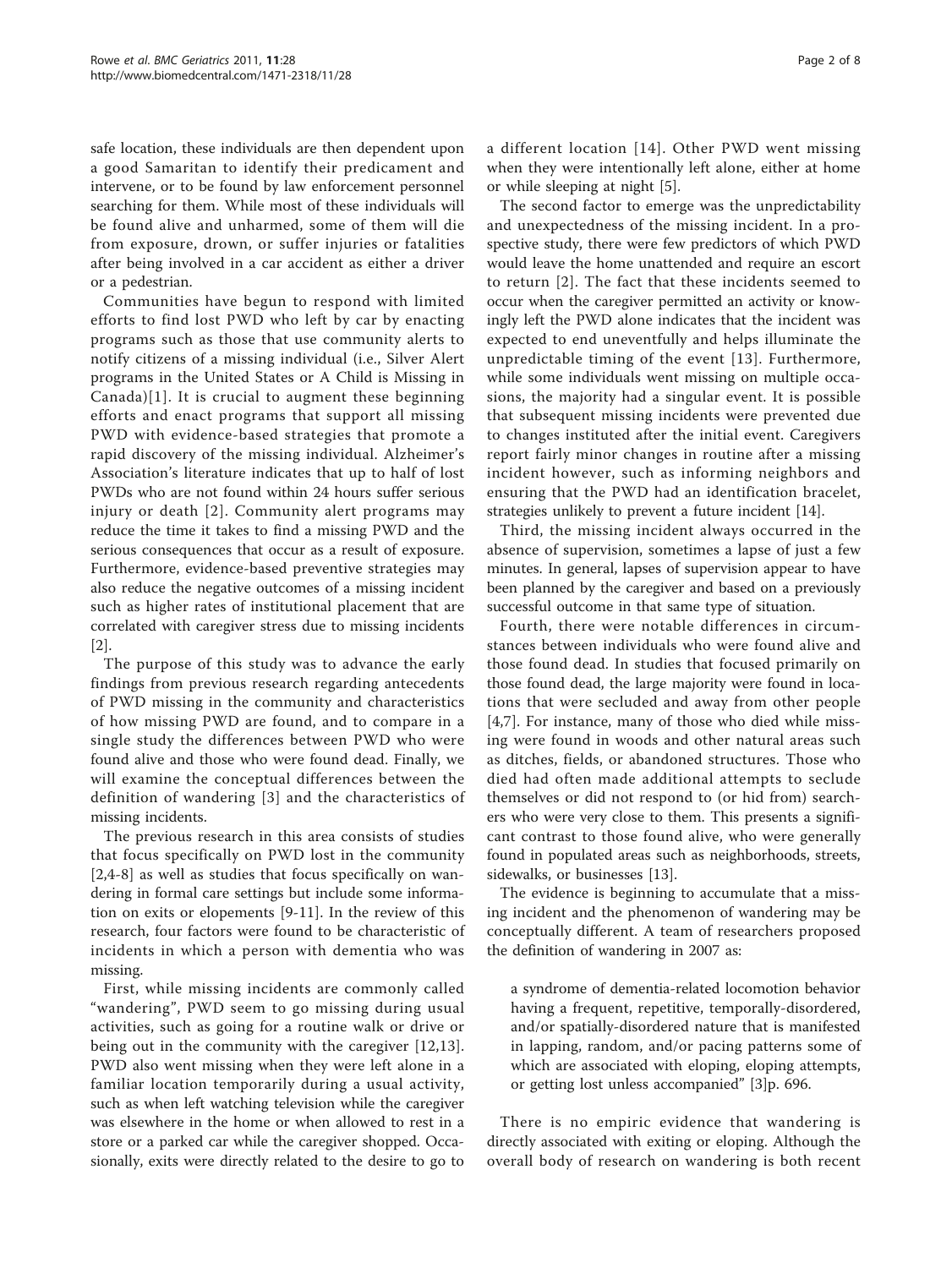and small, there is some evidence that exits from home and formal care settings are purposeful events [\[10,14](#page-9-0)]. Rowe and Bennett have proposed that it is incorrect to use the terms wandering and becoming lost, or missing, interchangeably as not all PWD with dementia who wander will become lost and not all PWD who become lost exhibit wandering behaviors [[9\]](#page-9-0). This is an important time to determine the differences between these concepts as the definitions are being developed and formalized.

A goal of this research was to determine how the characteristics of wandering match the characteristics of missing incidents. The aims of the study were to:

1. Extend previous research findings regarding the antecedents and characteristics of missing incidents.

2. Describe differences between PWD who were found alive and those who were found dead in a sample population.

3. Determine whether characteristics of a missing incident are similar to or different from an accepted definition of wandering.

# Methods

# Study Design and Sample

We used a retrospective descriptive design, conducted by gathering data from US newspaper articles published over 48 consecutive months from July 2003 through June 2008. The articles described incidents in which PWDs went missing and/or were found. To locate reports, we used three Internet search engines: Nexus-Lexis Academic, Dow Jones Interactive, and Google. The largest number of articles were found with the search terms "Alzheimer's and (missing or lost)" or "dementia and (missing or lost)". Most of the articles came from local newspapers from the area in which the PWD either went missing or was located. Inclusion criteria for reports were: the person described had a diagnosis or suspected diagnosis of dementia and required a search effort to be found, and the report included information about when the individual went missing and when he or she was found, and contained valid data for at least 50% of the study variables. To collect the data, we retrieved the original newspaper articles. All cases that met inclusion criteria were used. A total of 325 cases were identified and used in the analysis. Individuals' names and hometown were collected to ensure that each case we analyzed was a unique event.

## Measurement and Data Analysis

We collected information on the following variables: gender, age, city, state and zip code of place last seen (PLS), time last seen, circumstances of situation in which the PWD was missing, mode of travel (car, walking, etc.), description of the place found, who found the individual, length of time missing, distance from PLS, types of search strategies used/description of how the individual was found, and cause of death in some cases. To understand the antecedent activity, we used both the wording of the event as well as categorical coding using a list of categories generated from a previous study (such as missing while on a routine activity, left home during night). To determine the total time missing, we used the number of days since often the exact time the PWD was missing was not known. For instance, actual times wouldn't be known if the individual left in the middle of the night, when left alone, or on a routine activity and wasn't determined to be missing until a time after he/she should have returned. Thus, time missing is reported as follows: 0 days  $=$ found same day as missing,  $1 \, \text{day} = \text{found}$  the next day, etc.

For data analysis, we used descriptive statistics,  $X^2$  and t-tests, computed using PASW 18.0 (SPSS Inc., Chicago, IL). The alpha was set at  $p = 0.05$ .

# Results

Demographic characteristics of the 325 cases are displayed in Table 1. The sample has a notably higher proportion of males (almost  $2/3^{rds}$ ), particularly considering that females predominate the typical population of PWD (approximately a 2:1 female to male ratio) [[15](#page-9-0)]. The type of dementia diagnosed was not able to be determined due to the data source. Nine incidents occurred in which a married couple was missing together. There was a large range of ages, from younger people with dementia to the very old, indicating that a missing incident can occur across all ages including the oldest old who can be quite frail. The data came from

|                             | <b>Total Cases</b><br>(% by<br>column) | <b>Found Alive</b><br>$(% \mathcal{L}_{0})$ (% by row) | <b>Found Dead</b><br>$(% \mathbf{A})$ (% by row) |
|-----------------------------|----------------------------------------|--------------------------------------------------------|--------------------------------------------------|
| Incidence                   | 325                                    | 222 (68)                                               | 103 (32)                                         |
| Male                        | 206 (63)                               | 138 (67)                                               | 68 (33)                                          |
| Most prevalent states       | California (16)<br>Florida (14)        | California<br>(18)<br>Florida (14)                     | Florida (15)<br>California<br>(14)               |
| Types of residence          | 298                                    | 205                                                    | 93                                               |
| Home                        | 222 (74)                               | 147 (66)                                               | 75 (34)                                          |
| Nursing home                | 17(6)                                  | 14 (82)                                                | 3(18)                                            |
| Assisted living<br>facility | 18(6)                                  | 10 (55)                                                | 8(45)                                            |
| Domiciliary facility        | 9(3)                                   | 7(78)                                                  | 2(22)                                            |
| Others                      | 32 (11)                                | 27 (84)                                                | 5(16)                                            |
| Mean age (range)            | 76 (40-95)                             | 76 (40-93)                                             | 77 (49-95)                                       |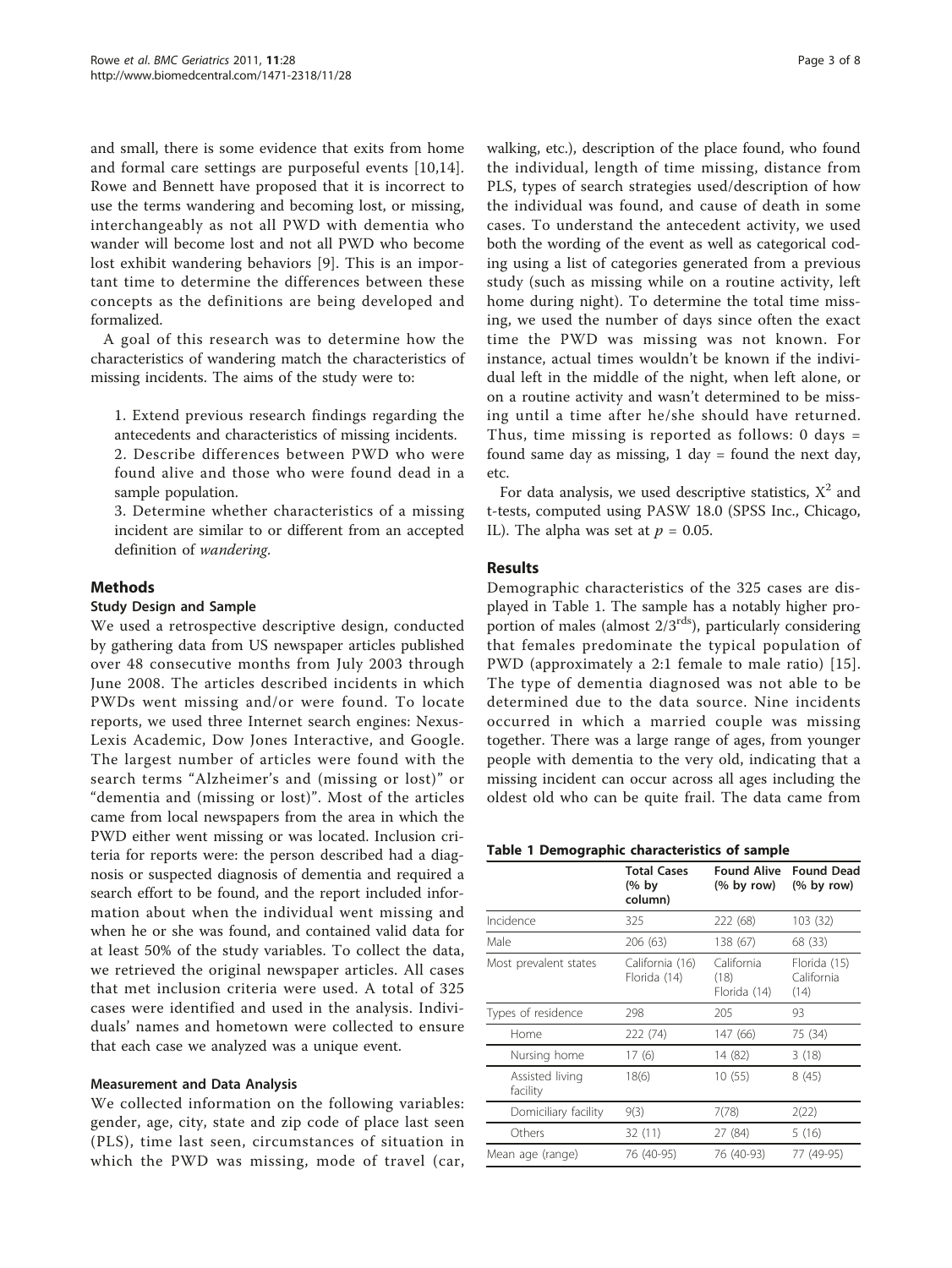forty-six states with only Alabama, Delaware, Iowa, and Montana unrepresented. California and Florida accounted for 30% of cases in the study. Of the six states with the highest number of Alzheimer's disease cases (California, Florida, New York, Pennsylvania, Illi-nois, Texas) [\[15](#page-9-0)], all but Texas (ranked  $10^{th}$ ) were in the top 6 most frequent states. Virginia ranked fourth, possibly representing the extensive search and rescue efforts of that state [[4\]](#page-9-0). These figures are consistent with previous research with a higher proportion of males, large age span, and proportional representation by state [[7](#page-9-0)].

Approximately 70% of PWD live in the home setting reflecting the 75% of our sample that was residing at home at the time of a missing incident. Although greater numbers live in nursing homes than domiciliary care facilities (assisted living and board-and-care homes), a greater percentage of missing incidents occurred from the domiciliary facilities. This confirms the finding of our previous study with a proportionally higher percentage of individuals having missing incidents from domiciliary facilities. Other places last seen included the temporary residences of hospitals and outof-town with family.

Of those who were walking, 53% were found within 1 mile and 75% within 5 miles. Only 11% of those who drove away were found within 5 miles of the PLS. For those who drove away, the range was 0.03 - 1745 miles with a median of 41.3.

As compared to our previous study [\[13\]](#page-9-0), there were relatively more individuals missing while driving and relatively fewer missing after leaving the home when agitated, when outside the home with the caregiver or when the caregiver was distracted inside the home. This is likely due to using newspaper articles rather than the SafeReturn database to gather the cases with only the more remarkable cases reported in the newspaper.

Of those found alive, 72% were found by the next day while only 40% of those dead were found by the next day. Of those not found by the next day  $(n = 118)$ , 51% were found alive and 49% were found dead. For those not found until at least the  $5<sup>th</sup>$  day after missing (n = 45), only 20% were found alive.

# Aim 1. Antecedents and Characteristics of Missing Incidents

The categories proposed in a previous study [\[5](#page-9-0)] fit the antecedent causes in this study population well and were used as the classification scheme of the antecedent event (see Table [2](#page-6-0)). The majority of individuals (58%) were engaged in an appropriate and permitted unsupervised activity just prior to the missing incident. Only examining those individuals who resided at home  $(n = 222)$ where independent activities are more likely to occur, this percentage increased to 72% indicating that the most Page 4 of 8

predominant antecedent to a missing incident in community-dwelling PWD was conducting a normal and expected activity that was intentionally unsupervised.

The other major cause of missing incidents was a lapse in supervision, often intentional as when an informal caregiver sleeps and at other times unintentional such as unattended exit at a professional care setting. The primary antecedents for community-dwelling PWD in this category were being left home alone and leaving at night while the caregiver was asleep. There was not sufficient information to examine the antecedents for those living in a formal care setting,

For individuals who went missing while driving (74 cases), the majority (80%) did so while on a trip that was permitted by caregivers. Only 11% of those missing while driving drove off without permission during the day and 4% drove off during the night. Of these 15% unattended exit cases, interestingly, several took place away from the home when the PWD, who was to wait alone in the car while the caregiver ran an errand, drove away alone before the caregiver returned. The remaining 5% of driving cases constituted missing couples with at least one member being diagnosed with dementia.

For those who left during an unintentional lapse in supervision, it is less clear how to determine whether the event was unexpected and unpredictable. A small percentage of individuals (8%) indicated they were trying to get to a former residence or work location or a relative's home. The most common reason that caregivers provided was that the PWD just got lost. No stories indicated that the individual had been pacing, lapping or walking frequently in the PLS and as a result of that activity, the individual left a supervised area and was unable to return.

Lapse of supervision, whether planned or unplanned, was an antecedent characteristic in all cases except for 6 (2%) individuals. These 6 individuals left the home after becoming agitated and with the knowledge of the caregiver. However, these individuals were subsequently unsupervised after they left the home, and then went missing.

# Aim 2. Differences between those found alive and dead

Thirty percent of individuals were found dead. This number doesn't reflect a typical ratio of cases found alive versus dead since the number found dead in the general population is likely below 1% as most longitudinal studies haven't recorded any deaths [[2](#page-9-0),[16](#page-9-0)]. The over-representation is a function of the sampling strategy of using newspaper articles, but it does provide an excellent sample to compare differences of those found alive versus dead.

It took significantly longer to find those who died (independent samples median test,  $p < .001$ ). While 90%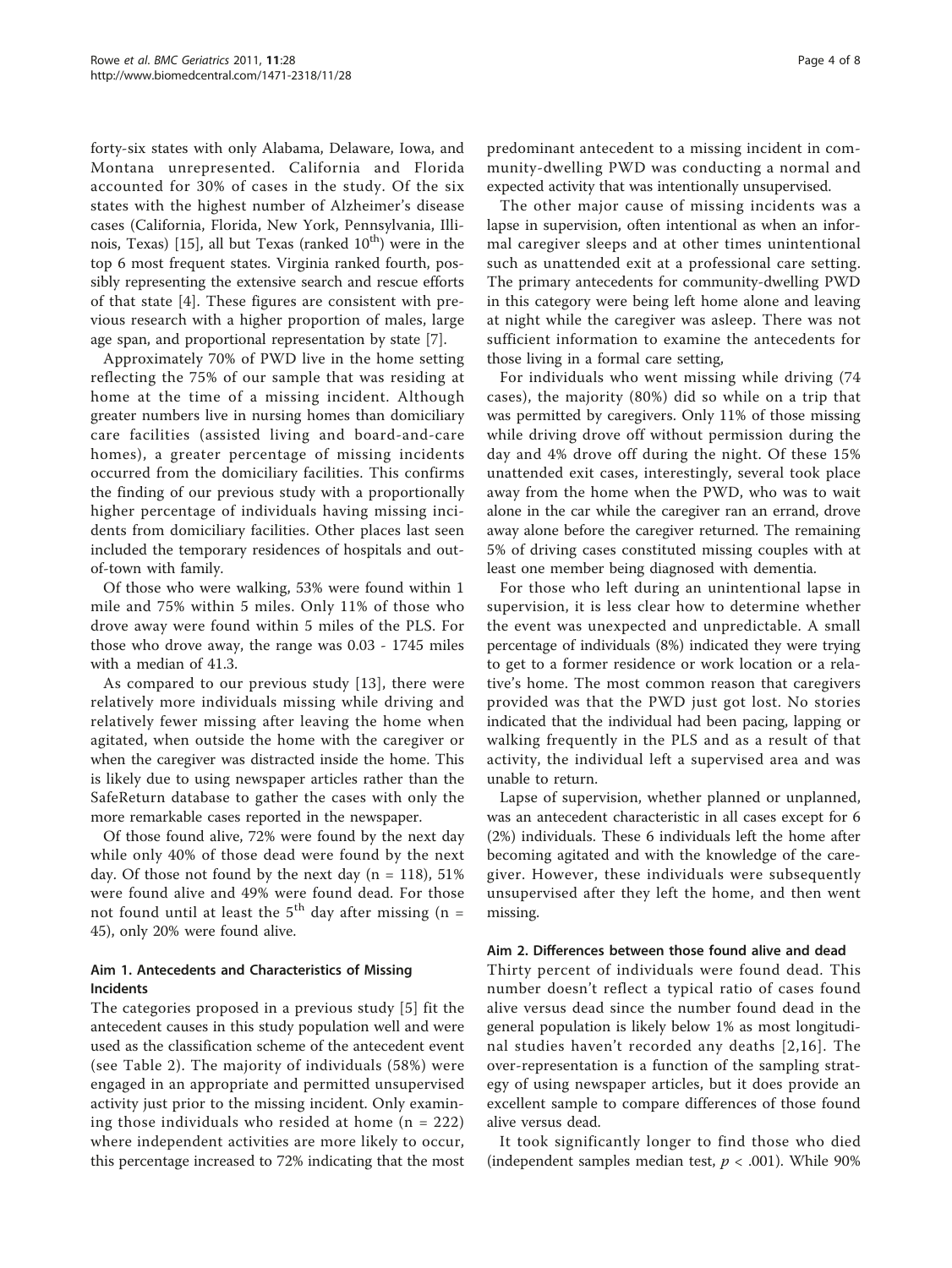#### <span id="page-6-0"></span>Table 2 Context of the missing event

|                                                   | <b>Total Cases</b><br>(% of column) | <b>Found Alive</b><br>(% of row) | <b>Found Dead</b><br>$(% \mathcal{L}_{0}^{\prime }\mathcal{L}_{1})$ (% of row) |
|---------------------------------------------------|-------------------------------------|----------------------------------|--------------------------------------------------------------------------------|
| Planned independent activities in the community   |                                     |                                  |                                                                                |
| Normal outing driving                             | 74 (28)                             | 54 (73)                          | 20 (27)                                                                        |
| Normal outing walking                             | 52 (20)                             | 39 (75)                          | 13(25)                                                                         |
| Planned independent activities in the home        |                                     |                                  |                                                                                |
| Outside home with caregiver                       | 19(7)                               | 13 (68)                          | 6(32)                                                                          |
| Independent in home while caregiver elsewhere     | 12(5)                               | 5(42)                            | 7(58)                                                                          |
| Left during lapse of supervision, unplanned event |                                     |                                  |                                                                                |
| Caregiving facility                               | 45 (17)                             | 33(73)                           | 12(27)                                                                         |
| Home alone                                        | 25(9)                               | 14 (56)                          | 11(44)                                                                         |
| Caregiver asleep                                  | 23(9)                               | 11(48)                           | 12 (52)                                                                        |
| Drove away unexpected                             | 6(2)                                | 3(50)                            | 3(50)                                                                          |
| Transportation error                              | 1 (< 1)                             | 1(100)                           | $\overline{\phantom{a}}$                                                       |
| Other event                                       | 3(1)                                | 2(67)                            | 1(33)                                                                          |
| Left while supervised                             |                                     |                                  |                                                                                |
| PWD agitated and left home                        | 6(2)                                | 4(67)                            | 2(33)                                                                          |
| <b>Total cases</b>                                | 266 (100)                           | 179 (67)                         | 87(33)                                                                         |

of those found alive were found within 2 days after being reported missing, only 50% of those who died were found in this time frame (see Table 3). The 90% recovery mark for the group that died was not reached until greater than 26 days after the PWD was reported missing.

For those who went missing while walking, those found dead were significantly closer than those found alive  $(X^2 = 14.74, p = 0.01)$  with 50% of those found dead within 0.5 miles of the PLS (see Table [4](#page-7-0)). However there was no significant relationship between distance and disposition for those who were missing while driving ( $X^2$  = 6.88,  $p$  = 0.33). The 24 drivers who were found dead succumbed to exposure; 7 of these were

Table 3 Total days to find - individuals found dead

found inside the car, and the rest were found very close to the car  $(X = 0.6 \text{ miles}, \text{range} = 0.01 - 2 \text{ miles}).$ 

Examining which antecedents were associated with those found dead, the overall  $X^2$  test was not significant (15.37,  $p = 0.12$ ). However three situations had higher within group percentages of PWD found dead than alive. These situations, caregiver distracted in the home (58% found dead), caregiver asleep (54%) and left home alone (48%), all occurred at a time in which the individual was in the home and unsupervised. Thus in community-dwelling PWD those leaving from the home during a lapse of supervision versus during an independent community activity may be at higher risk of death.

| # of days    | Frequency | <b>Cumulative percent</b> | Died by exposure | Died by drowning | Hit by Vehicle |
|--------------|-----------|---------------------------|------------------|------------------|----------------|
| Same         | 12        | 12.4                      | 3                |                  |                |
|              | 27        | 40.2                      | 12               | 10 <sup>°</sup>  |                |
| ำ            | 9         | 49.5                      |                  |                  |                |
| ζ            | 8         | 57.7                      |                  |                  |                |
| 4            |           | 62.9                      |                  |                  |                |
| 5            | 3         | 66.0                      | $\mathcal{P}$    | Ω                | 0              |
| 6            |           | 68.0                      | $\Omega$         | Ω                |                |
|              | 3         | 71.1                      |                  |                  |                |
| $8 - 14$     | 13        | 85.6                      | 6                |                  |                |
| $15 - 30$    | 4         | 89.7                      | 20               | 18               |                |
| > 30         | 10        | 100.0                     |                  | ς                |                |
| <b>Total</b> | 97        |                           | 57               | 37               | n              |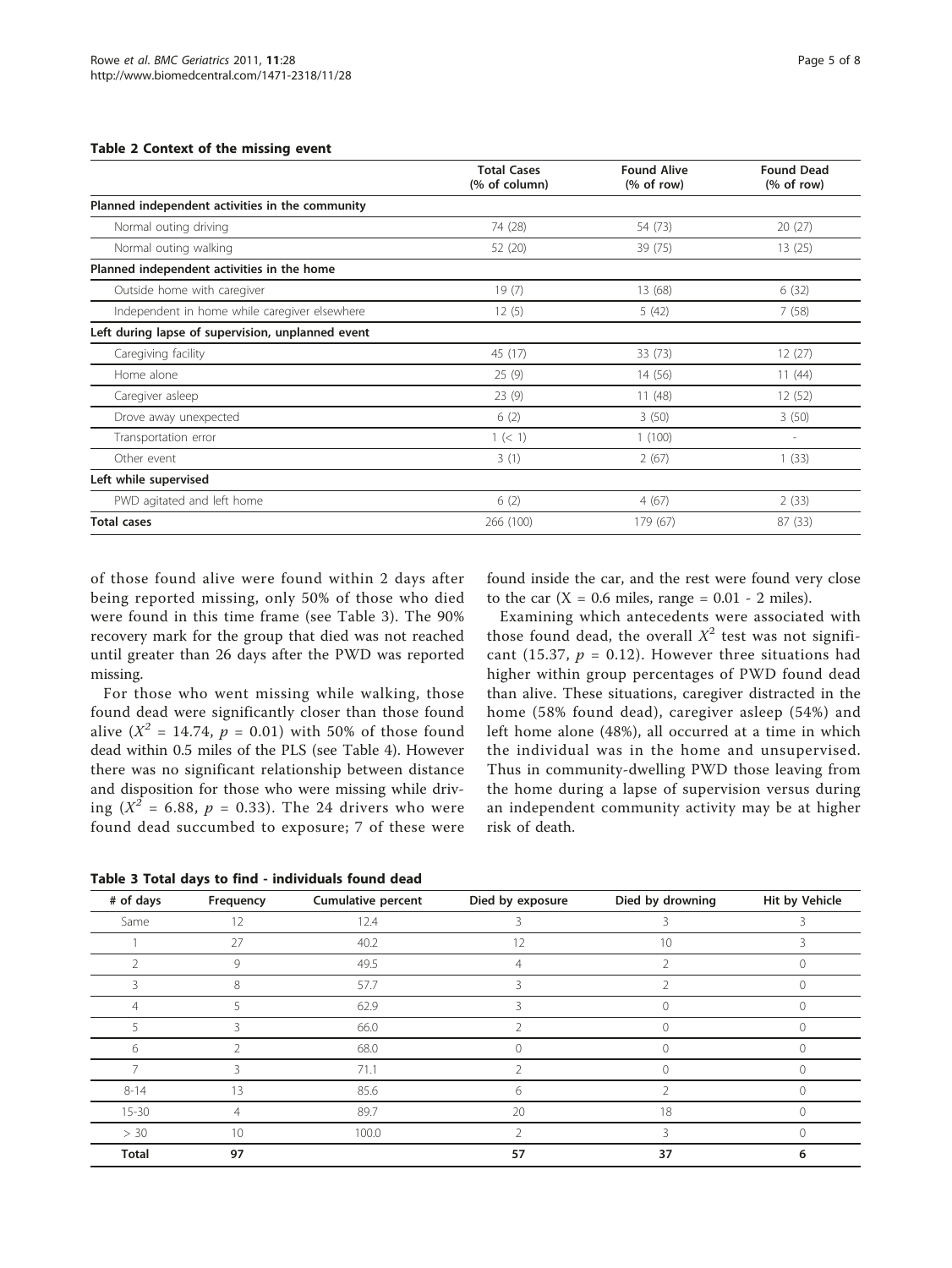<span id="page-7-0"></span>Table 4 Total days to find - individuals found alive

| # of days    | Frequency      | <b>Cumulative percent</b> |
|--------------|----------------|---------------------------|
| Same day     | 68             | 31.3                      |
|              | 89             | 72.4                      |
| 2            | 38             | 89.9                      |
| 3            | 12             | 95.4                      |
| 4            | 1              | 95.9                      |
| 5            | 1              | 96.3                      |
| 6            | 1              | 96.8                      |
| 8            | $\mathfrak{D}$ | 97.7                      |
| 10           |                | 98.2                      |
| 12           | $\overline{2}$ | 99.1                      |
| 13           | 1              | 99.5                      |
| 20           |                | 100                       |
| <b>Total</b> | 217            |                           |

Males were not more likely to die ( $X^2 = 1.96$ ,  $p =$ 0.38) nor was age a significant factor ( $t = 1.35$ ,  $p =$ 0.18). Overall type of residence was not associated with a greater risk of death ( $X^2 = 7.62$ , p = 0.18), however, 44% of those whose PLS was an assisted living facility were found dead confirming a previous finding of a high rate of death when missing from this care setting [[6\]](#page-9-0).

# Aim 3: Differences between missing incidents and wandering

When the characteristics of missing incidents are compared to the formal definition of wandering (locomotion behavior, repetitive, frequent, temporally- and spatiallydisordered [[3\]](#page-9-0)p. 696), there are notable differences. The first characteristic of wandering, that of locomotion behavior characterized by a repeated activity, is not consistent with the phenomenon of missing incidents in PWD. It is key that 58% of the cases (72% of community-dwelling cases) occurred during the conduct of a usual everyday activity, not while walking in a predictable pattern in an area. Walking was only one of several methods of travel that were used during a missing event which also included driving, riding a bicycle or taking public transportation. Furthermore, the characteristics of the activity after leaving, either on foot or driving, do not fit the patterns of pacing, lapping or random. Some individuals secluded themselves in natural areas less than 0.5 miles of the PLS (26%) and remained there until found, demonstrating little locomotion activity. In contrast others walked greater than 5 miles away (maximum = 19.6 miles) or drove many miles away (maximum = 1745 miles).

Second, while wandering is frequent and repetitive, PWD generally do not have multiple instances missing events. In this sample, only two individuals had greater than one incident with each of those having 2 incidents. Page 6 of 8

In the study of the SafeReturn database, only 6% of the sample had been involved in more than incident [[5\]](#page-9-0). In a prospective study over a 5-year period, there were 43 subjects who had to be returned by someone else after leaving the home. Of these, 19 had a single incident and 18 had 2-5 incidents. Only 6 subjects had greater than 5 incidents in the 5-year period.

Wandering is characterized by both temporal- and spatial-disorientation. For over half the sample, the incident was not temporally-disordered as they were on a usual, expected activity occuring at an appropriate time of day. Only one group clearly had temporally-disordered activity - the 21 subjects who left their residence while the relative caregiver was asleep. Many of these left clothed inappropriately (pajamas, undergarments or naked) or without proper clothing for cold weather. Seven of the 21 were not noticed to be missing until the caregiver awoke in the morning.

Spatial disorientation is likely a key feature of missing incidents. Since 58% of the incidents occurred in the course of conducting a usual and expected activity, some trigger must have occurred to alter the conduct of that activity. Since several studies suggest a link between spatial disorientation and a missing incident [\[2,14,17](#page-9-0)], it may be that the PWD becomes spatially disoriented during their usual activity and are unable to recover from way finding errors that may occur.

# **Discussion**

Most importantly, the findings of this study continue to identify distinct and important differences between wandering, as conceptually defined, and a missing incident. Confusion between the terms may result in the caregiver incorrectly assessing the risk of a missing incident and not taking appropriate action to possibly prevent that from occurring. Additionally, few caregivers take advantage of programs that will facilitate a safe return if the individual is found by strangers and can't state essential information [\[18\]](#page-9-0). In the United States, the most common program to provide this is the MedicAlert SafeReturn™ program and in Canada a similar program is Safely Home.

In discussions with caregivers on actions to take in order to prevent a missing incident, it is critical to stress that most events occurred when the PWD was engaged in a normal, independent activity. It is important to identify specific strategies that can be used in during usual, independent activities, as many caregiver-reported strategies such as "keeping a closer eye'" do not fit the antecedents and circumstances of a missing incident.

Since these events are unexpected and unpredictable, it is critical to ensure that all PWD have a means of identification with them at all times. Besides the national efforts above, a number of communities have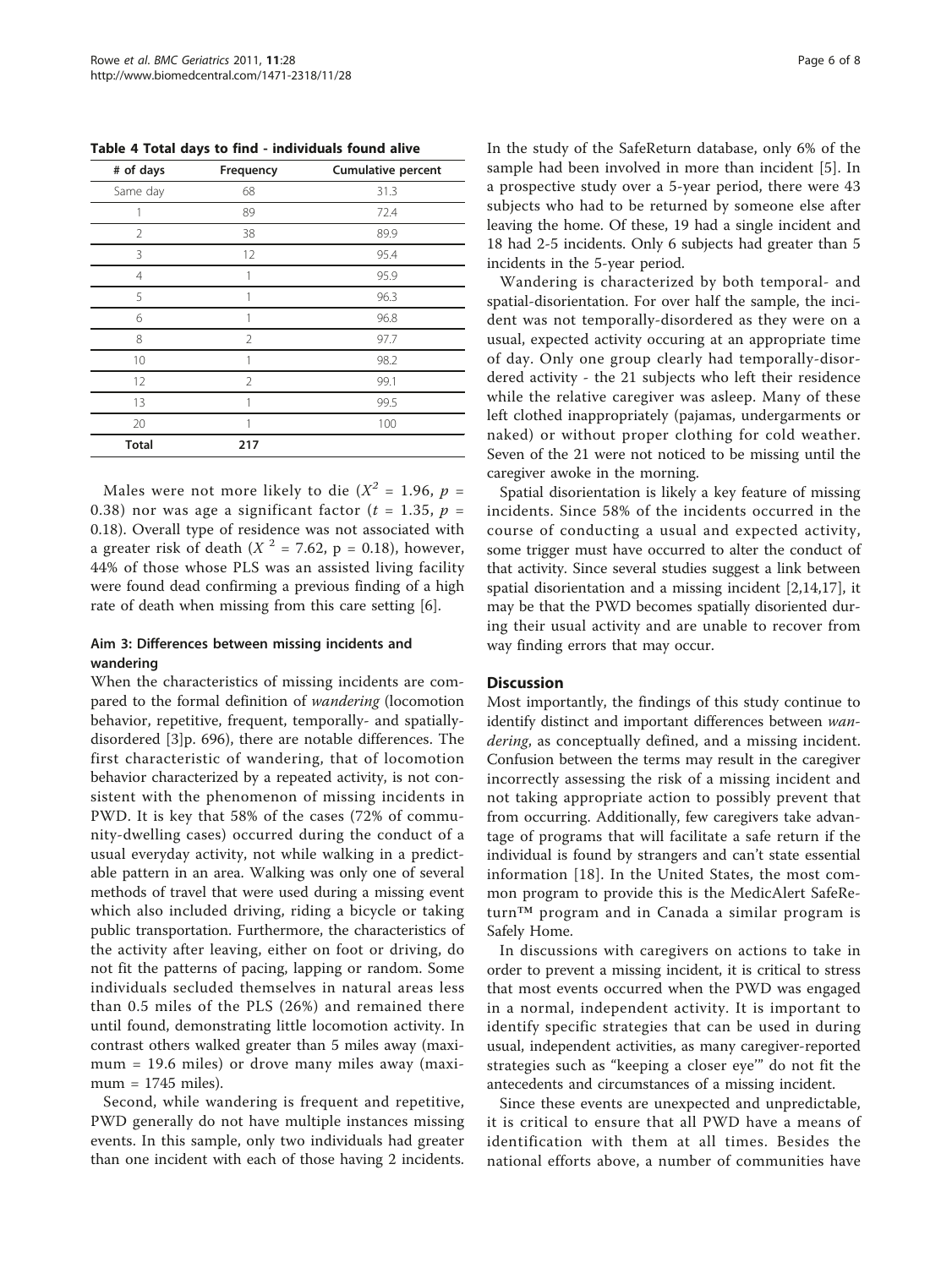<span id="page-8-0"></span>also initiated local alert systems in which a database is kept in case of an incident [\[19\]](#page-9-0). Even a bracelet with essential information would be helpful Because PWD are often unable to state their name, address or phone number when found, these identification systems facilitate an easier return once the individual has been located.

Next, locating and tracking interventions can be considered. These would be most important for those at high risk of a missing incident, for instance males with high levels of independent activity in the community. Locating technologies, such as radiofrequency technologies that can find an individual in buildings, under tree cover, etc., are engaged once the individual is determined to be missing. Radio frequency identification locator systems are an example of this technology and can be ordered through local law enforcement agencies who have obtained the equipment. Tracking strategies use a combination of satellite and cellular signals to track the general location of an individual at any given time, similar to using a GPS system in a car. These systems do not work well when the individual has cover overhead such as trees or bridges, or in buildings, since the signal cannot be transmitted. Additionally, the reported location can be many yards from the actual location of the individual. Thus locating technologies would be the preferred technology if the goal was to find a lost PWD.

Traditional strategies recommended for 'wandering' in its broadest sense will only impact a portion of the antecedents to this event. These would include actions such as techniques to prevent exit from a door (changing lock type, disguising the door) and methods to identify exits from doors (exit door alarms). Additional strategies will need to be developed to address the main antecedents to a missing incident.

An on-going evaluation of the individual's way finding skills is critical. It appears that a way finding error is a critical linchpin to a missing incident. Since almost all individuals are on a customary activity or in a familiar location as the antecedent of the event, something distinct occurs to cause them to become lost. Likely, this is a way finding error that may be associated with visual or spatial disorientation. This critical way finding error cascades into a series of problems potentiated by other dementia deficits, such as lack of judgment, impaired abstract thinking, and impaired memory. These combine to make it impossible to recover from the way finding error. The Trail Making Test B, a commonly used neuropsychological test, provides information on visual search, scanning, mental processing speed and flexibility, and executive brain function. The test is sensitive to neurological impairments and can be used to assess way finding ability in persons with dementia [[20\]](#page-9-0).

A high number of cases we found occurred while driving. A useful strategy would be the implementation of driving assessment and retirement strategies with all persons who have been diagnosed with dementia, particularly those scoring poorly in way finding tasks [[21](#page-9-0)]. The education about and provision of alternative forms of transportation are critical to the success of driving retirement.

The primary limitation of this study is that the data were derived from cases that required both a call to law enforcement to assist in finding the individual and a report in a newspaper. Likely these cases are the minority of the total number of missing incidents in PWD with caregivers finding the majority of individual without law enforcement help [[2](#page-9-0)]. Thus while the statistics reported are relevant for the cases who require law enforcement assistance, they are not reflective of the entire population of missing incidents in which there would be a much lower mortality rate and more rapid recovery times.

# Conclusions

This research supports the mounting evidence that the concept of wandering, in its formal sense, and missing incidents are two distinct concepts. It will be important to further develop each concept identifying assessment parameters that can be used by caregivers to accurately understand each of these problems that occur in PWD. This will allow a more targeted intervention strategy and hopefully a reduction in negative outcomes.

## Acknowledgements

Publication of this article was funded in part by the University of Florida Open-Access Publishing Fund.

#### Author details

<sup>1</sup>College of Nursing, University of Florida, Gainesville, FL, USA. <sup>2</sup>James A. Haley Veterans Hospital, Tampa, FL, USA. <sup>3</sup>College of Nursing, University of South Florida, Tampa, FL, USA.

#### Authors' contributions

MR designed and supervised the collection and analysis of data. MR and CG were responsible for the majority of manuscript writing. SV, CL, RF, NM, and HA were responsible for finding, retrieving and abstracting data from the newspaper articles. SV and CL also built and cleaned the dataset used for analysis. CG was responsible for additional data checking, completing text analysis for some of the variables and completing the tables for the document. All authors read and approved the final manuscript.

#### Competing interests

The authors declare that they have no competing interests.

Received: 4 October 2010 Accepted: 5 June 2011 Published: 5 June 2011

#### References

1. Carr D, Muschert GW, Kinney J, Robbins E, Petonito G, Manning L, Brown JS: Silver alerts and the problem of missing adults with dementia. Gerontologist 50(2):149-157.